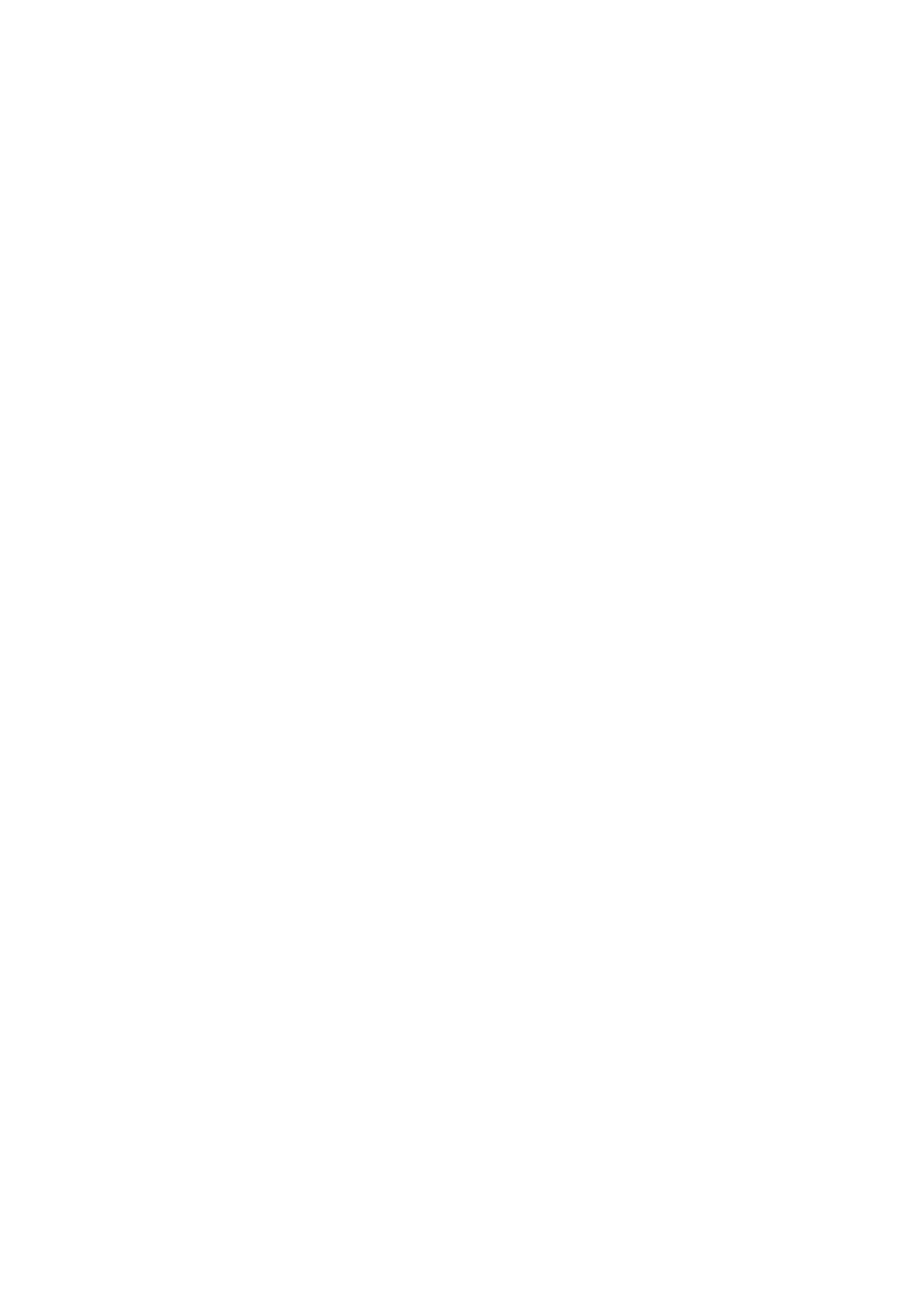#### **In the case of Kyrtatos v. Greece,**

The European Court of Human Rights (First Section), sitting as a Chamber composed of:

Mrs F. TULKENS, *President*,

Mr C.L. ROZAKIS,

Mr P. LORENZEN,

Mrs N. VAJIĆ,

Mr E. LEVITS,

Mr A. KOVLER,

Mr V. ZAGREBELSKY, *judges*,

and Mr S. NIELSEN, *Deputy Section Registrar*,

Having deliberated in private on 23 January 2003 and on 29 April 2003,

Delivers the following judgment, which was adopted on the lastmentioned date:

## **PROCEDURE**

1. The case originated in an application (no. 41666/98) against the Hellenic Republic lodged with the European Commission of Human Rights ("the Commission") under former Article 25 of the Convention for the Protection of Human Rights and Fundamental Freedoms ("the Convention") by two Greek nationals, Mrs Sofia Kyrtatou and Mr Nikos Kyrtatos ("the applicants"), on 19 June 1996.

2. The applicants, who had been granted legal aid, complained, under Article 6 § 1 and Article 8 of the Convention, about the failure of the authorities to comply with two decisions of the Supreme Administrative Court annulling two permits for the construction of buildings near their property. They further complained under Article 6 § 1 about the length of civil proceedings the first applicant had instituted against their neighbour, whom they accused of trespassing upon their property, and also about the length of administrative proceedings concerning the demolition of the first applicant's house.

3. The application was transmitted to the Court on 1 November 1998, when Protocol No. 11 to the Convention came into force (Article 5 § 2 of Protocol No. 11).

4. The application was allocated to the Second Section of the Court (Rule 52 § 1 of the Rules of Court). Within that Section, the Chamber that would consider the case (Article 27 § 1 of the Convention) was constituted as provided in Rule 26 § 1.

5. By a decision of 13 September 2001, the Court declared the application partly admissible.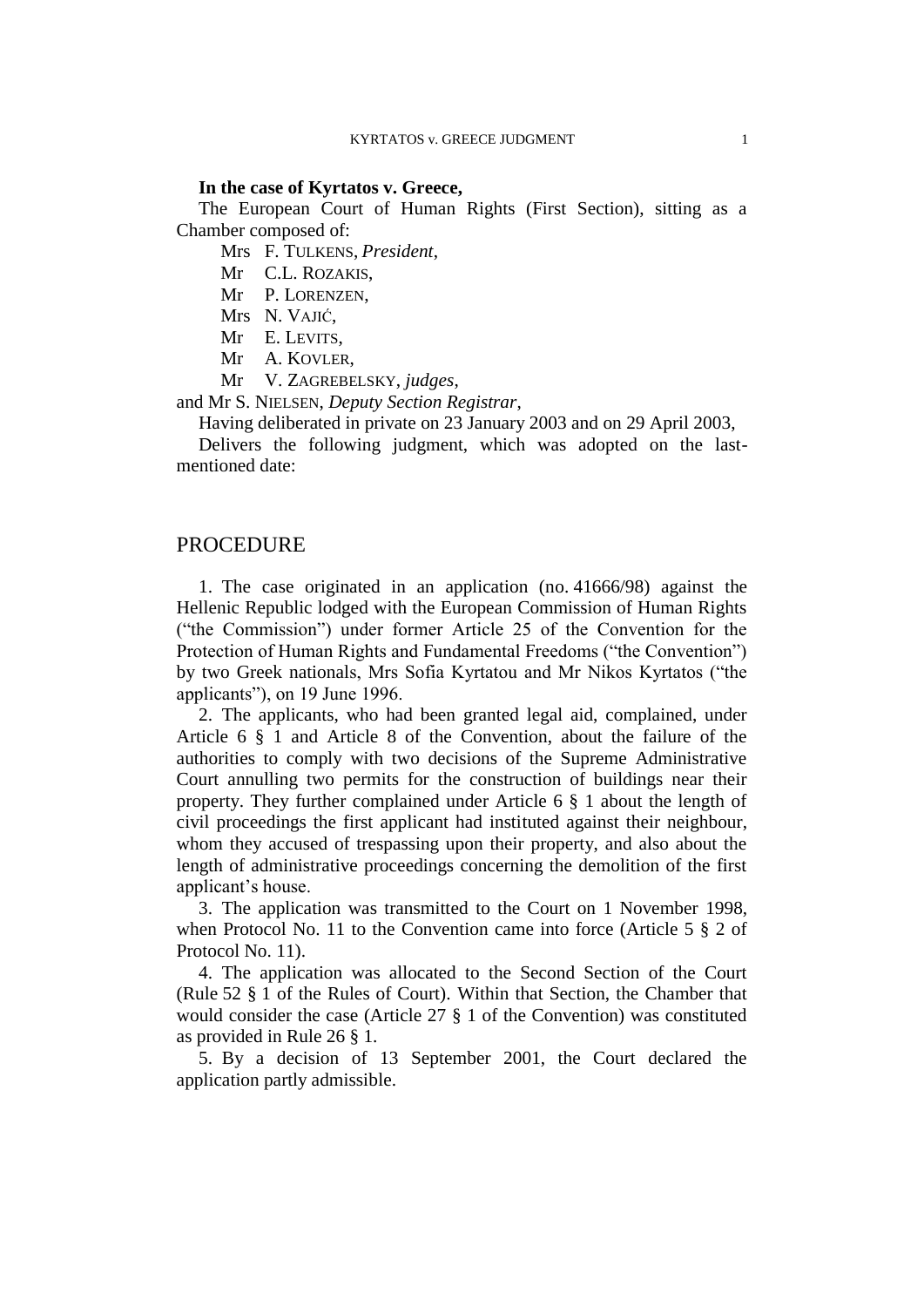6. On 1 November 2001 the Court changed the composition of its Sections (Rule 25 § 1). This case was assigned to the newly composed First Section (Rule 52 § 1).

7. A hearing took place in public in the Human Rights Building, Strasbourg, on 23 January 2003 (Rule 59 § 3).

There appeared before the Court:

| Agent,   |
|----------|
| Counsel; |
|          |
|          |

| (b) for the applicants |          |
|------------------------|----------|
| Mr S. TSAKYRAKIS,      | Counsel, |
| Mr N. HATZIS,          | Adviser. |

The Court heard addresses by Mr Tsakyrakis and Mrs Pelekou.

## THE FACTS

#### I. THE CIRCUMSTANCES OF THE CASE

8. The applicants were born in 1921 and 1953 respectively and live in Munich. The first applicant is the second applicant's mother.

9. The applicants own real property in the south-eastern part of the Greek island of Tinos, where they spend part of their time. The first applicant is the co-owner of a house and a plot of land on the Ayia Kiriaki-Apokofto peninsula, which is adjacent to a swamp by the coast of Ayios Yiannis.

## **A. Proceedings before the Supreme Administrative Court concerning the redrawing of the boundaries of various settlements in south-east Tinos**

10. On 4 December 1985 the prefect (νομάρχης) of Cyclades redrew the boundaries of the settlement (οικισμός) of Ayios Yiannis in the municipality of Dio Horia and of the settlements of Ayia Varvara, Ayios Sostis and Lautaris in the municipality of Triandaru (decision no. 9468/1985). On 6 May 1988 the prefect again redrew the boundaries of the settlements of Ayios Yiannis and Ayios Sostis (decision no. 2400/1988).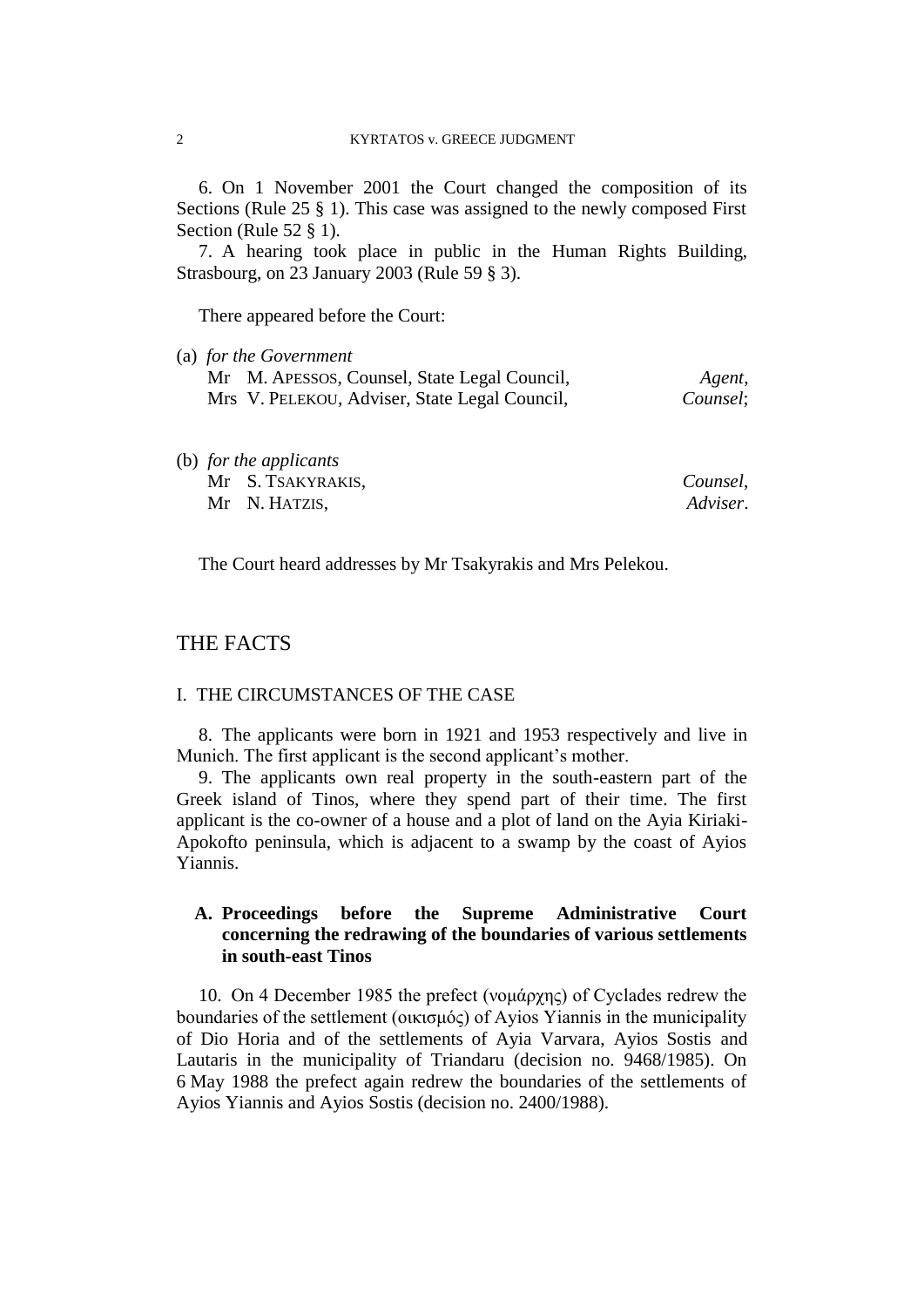11. On 18 March 1993 the town-planning authority of Syros issued building permit no. 620 on the basis of the prefect's decision no. 9468/1985. Another permit (no. 298) had been issued on the same basis by the same authority in 1992.

12. On 21 July 1993 the applicants and the Greek Society for the Protection of the Environment and Cultural Heritage lodged an application for judicial review of the prefect's decisions nos. 9468/1985 and 2400/1988 and of building permit no. 620/1993 with the Supreme Administrative Court. On the same date a second application was lodged by the same persons for judicial review of the prefect's two decisions and of building permit no. 298/1992. The basic argument of the applicants before the Supreme Administrative Court was that the prefect's decisions, and consequently the building permits, were illegal because in the area concerned there was a swamp and Article 24 of the Greek Constitution, which protects the environment, provided that no settlement should be built in such a place.

13. On 10 July 1995 the Supreme Administrative Court considered that the applicants had *locus standi* because they owned property in the area concerned. The court held that it could not review the prefect's decision no. 9468/1985 directly because the application had not been lodged within the time-limit prescribed by law. However, it could review the two building permits issued on the basis of that decision and, in the context of this review, the court was obliged to examine the constitutionality of the prefect's decision. The decision was found to have violated Article 24 of the Constitution, which protects the environment, because the redrawing of the boundaries of the settlements put in jeopardy the swamp in Ayios Yiannis, an important natural habitat for various protected species (such as birds, fishes and sea-turtles). It followed that the building permits were also unlawful and had to be quashed. Moreover, the court quashed the prefect's decision no. 2400/1988 because it had not been published in the Official Gazette in the manner prescribed by law (decisions nos. 3955/1995 and 3956/1995).

14. In 1996 the prefect issued two decisions (nos. DP2315/1996 and DP2316/1996) which excluded the contested buildings from demolition.

15. On 21 April 1997 a special committee of the Supreme Administrative Court found that the authorities had failed to comply with the above decisions. They had not demolished the two buildings constructed on the basis of permits nos. 620/1993 and 298/1992 and had continued issuing building permits in respect of the area that had been included in the settlements further to the unlawful redrawing of the boundaries (minutes no. 6/1997).

## **B. Civil proceedings against M.**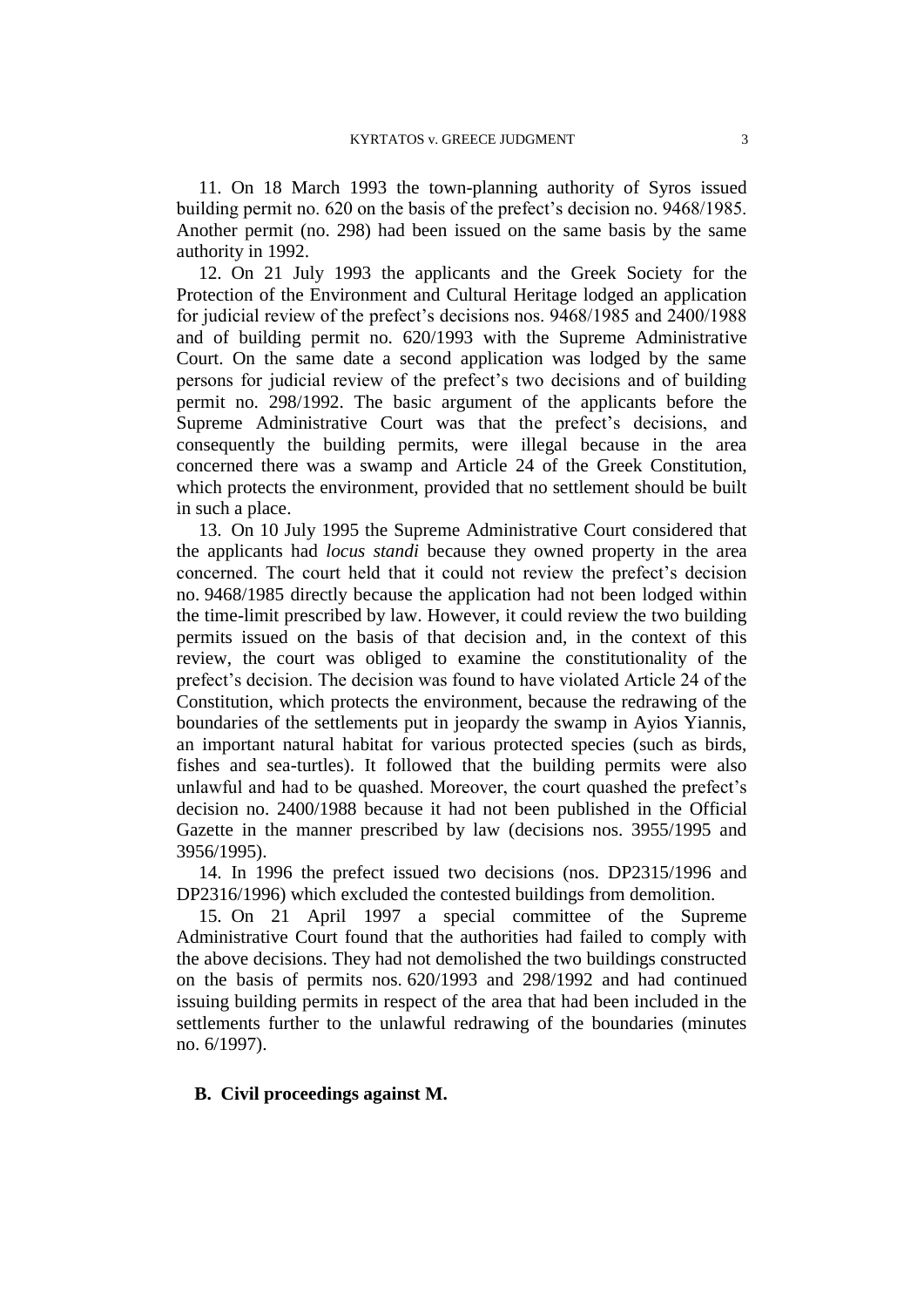16. On 31 January 1991 the first applicant and others instituted civil proceedings against a neighbour, M., in the Syros Court of First Instance (Πολυμελές Πρωτοδικείο). They claimed that he had unlawfully taken over part of their land in Ayios Yiannis. On 14 February 1992 the court found in favour of the plaintiffs.

17. On 30 March 1992 M. entered a caveat against this judgment (ανακοπή ερημοδικίας), which had been given in his absence. His application was rejected on 23 November 1992 (decision no. 138/1992). On 28 January 1993 M. appealed against that decision. The Aegean Court of Appeal (Εφετείο) reversed decision no. 138/1992 and sent the case back to the first-instance court (decision no. 120/1993).

18. A hearing took place on 14 January 1994. In a preliminary decision of 31 March 1994, the first-instance court ordered investigative measures. Witnesses were heard on 13 April 1995, 4 July 1995, 10 October 1995, 12 December 1995, 12 February 1996 and 2 April 1996.

19. Following an application by the first applicant on 15 March 1998, a hearing was set down for 11 December 1998. The hearing was finally held on 28 May 1999. On 21 June 1999 the first-instance court found in favour of the first applicant (decision no. 98ΤΠ/1999).

20. On 7 December 1999 M. appealed against that decision. The proceedings are currently pending before the Aegean Court of Appeal. The parties have not yet applied for a hearing to be fixed.

## **C. Threatened demolition of the applicants' house**

21. On 23 June 1993 the applicants received a notice to the effect that their house in Ayia Kiriaki-Apokofto had been built without authorisation and should be demolished. The applicants appealed to the competent administrative board. Their appeal was rejected on 28 September 1994.

22. On 6 October 1994 they applied to the Supreme Administrative Court for judicial review of the decision of the administrative board. On a request by the applicants, the Supreme Administrative Court decided to suspend the demolition of the applicants' house (decision no. 790/1994).

23. At first, the hearing was set down for 28 November 1995 but it was repeatedly postponed.

24. In 1999 a new law (no. 2721/1999) changed the rules of jurisdiction and the case was referred to the Piraeus Court of Appeal, which heard the case on 27 June 2000. The proceedings are still pending.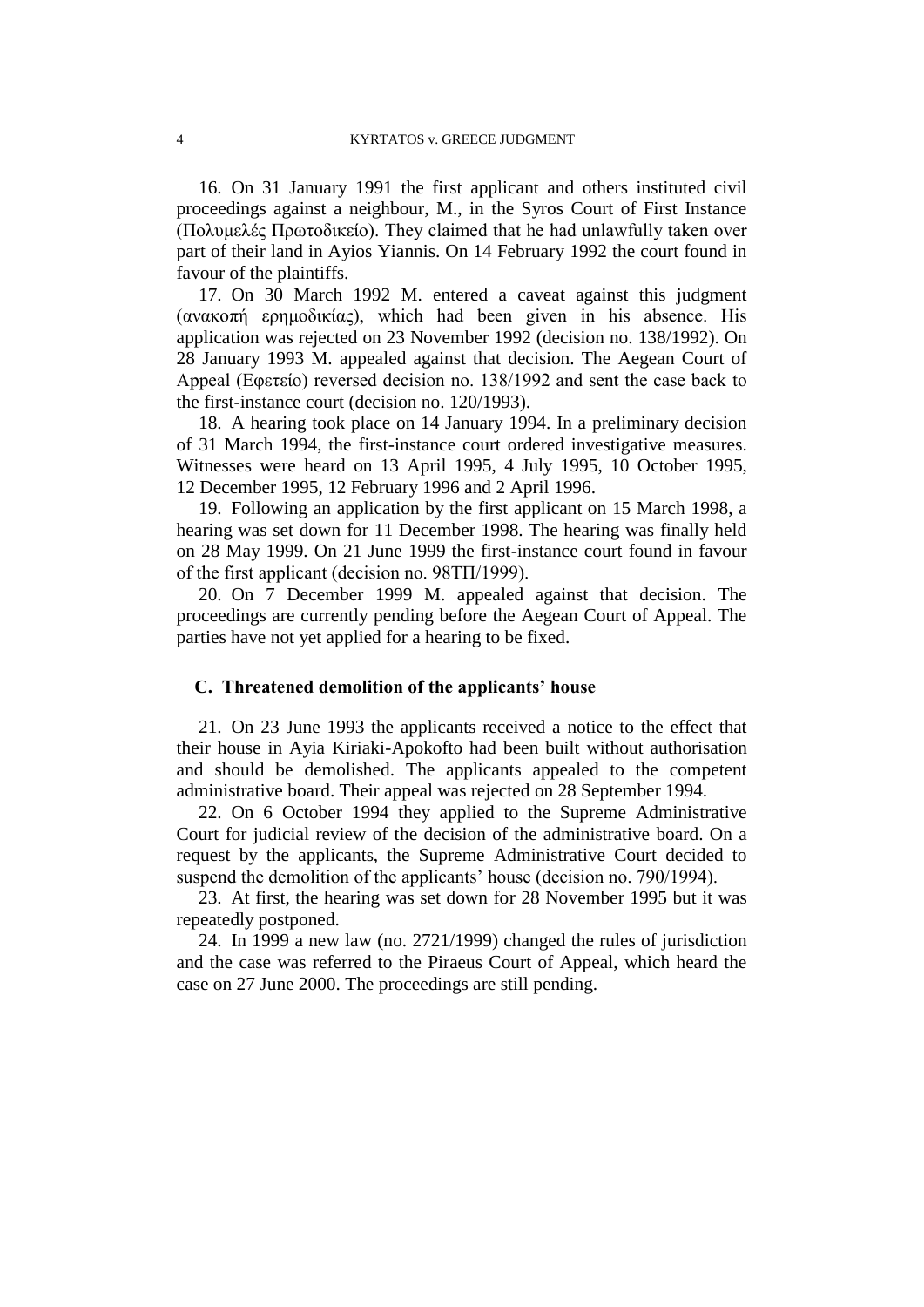#### II. RELEVANT DOMESTIC LAW

25. Article 108 of the Code of Civil Procedure reads as follows:

"The parties shall be responsible for taking procedural steps on their own initiative unless the law provides otherwise".

26. Sections 15 and 16 of Law no. 1337/1983 provide that the demolition of a building constructed on the basis of a building permit which has subsequently been revoked for any reason is to be suspended if the owner of the building acted in good faith.

## THE LAW

## I. ALLEGED VIOLATION OF ARTICLE 6 § 1 OF THE CONVENTION DUE TO THE NON-COMPLIANCE WITH THE JUDGMENTS **PRONOUNCED**

27. The applicants complained about the failure of the authorities to comply with decisions nos. 3955/1995 and 3956/1995 of the Supreme Administrative Court. They relied on Article 6 § 1 of the Convention which, insofar as relevant, provides:

"In the determination of his civil rights and obligations ..., everyone is entitled to a fair... hearing within a reasonable time by [a] ... tribunal..."

28. The Government argued that the town-planning authority had taken all the necessary measures to comply with the decisions of the Supreme Administrative Court. In particular, it no longer applied the prefect's decision no. 2400/1988 and had carried out a land-planning study for the area. It was true that the prefect had issued two decisions (nos. DP2315/1996 and DP2316/1996) which excluded the contested buildings from demolition; in this connection the Government submitted that the demolition of the buildings in question was not the only possible way to comply with the decisions of the Supreme Administrative Court. On the contrary, it was admitted both by the relevant legislation and by the general principles of law that the demolition of a building was an extreme measure and had to be avoided, especially when the owner of the building had acted in good faith and had no reason to believe that the building permit on the basis of which construction had taken place would subsequently be annulled. Therefore, the Government concluded that the authorities had complied in substance with decisions nos. 3955/1995 and 3956/1995 of the Supreme Administrative Court.

29. The applicants contested the Government's allegation that the national authorities had complied in substance with the above-mentioned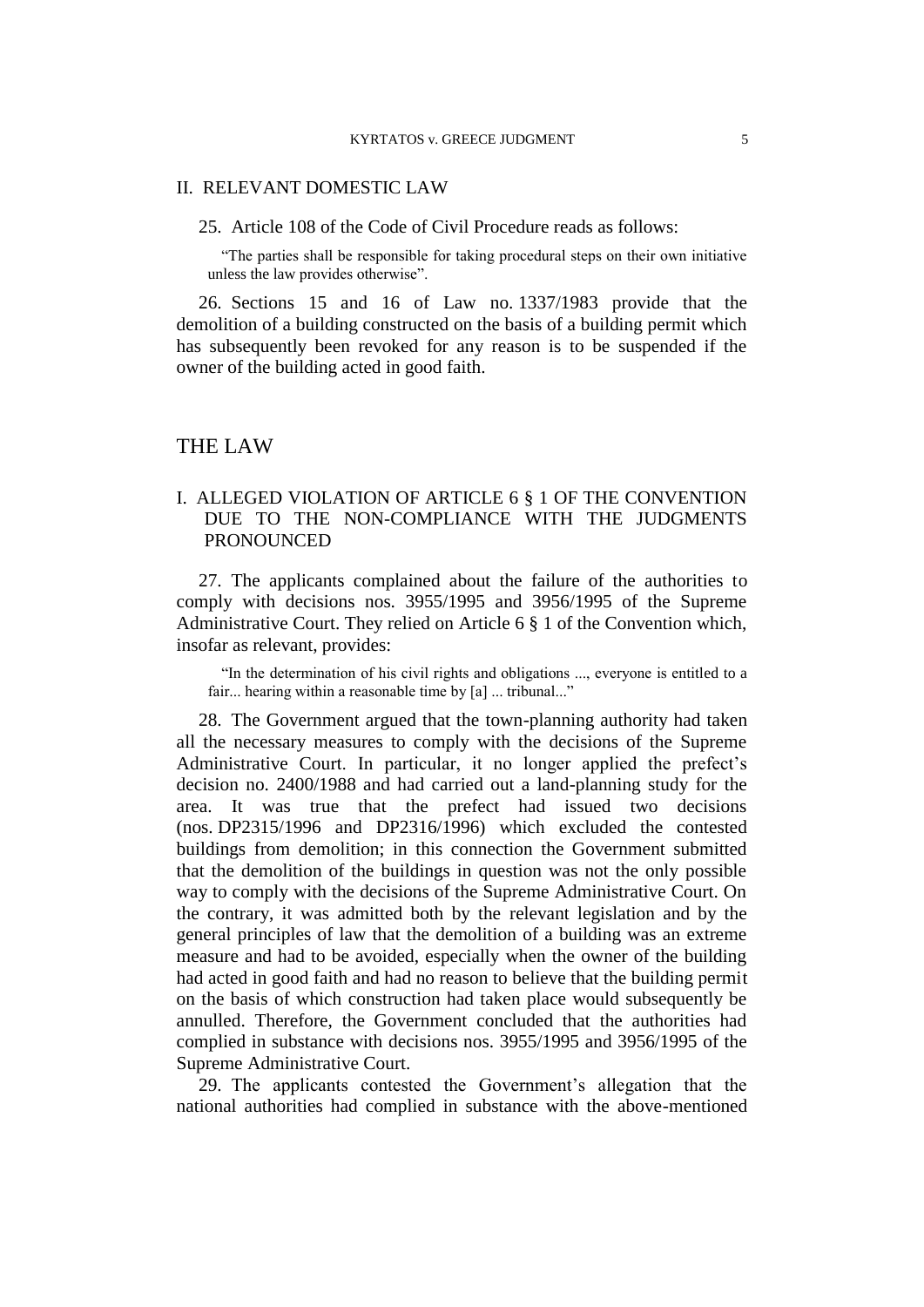decisions. They were surprised that the Greek Government regarded the exclusion of the contested buildings from demolition as compliance with the annulment of the building permits. They claimed that the only legal consequence of the annulment of the building permits was the demolition of the buildings constructed on the basis of these permits and noted that the Greek authorities had failed to demolish them.

30. The Court reiterates that, according to its established case-law, Article 6 § 1 secures to everyone the right to have any claim relating to his civil rights and obligations brought before a court; in this way it embodies the "right to a court", of which the right of access, namely the right to institute proceedings before courts in civil matters, constitutes one aspect. However, that right would be illusory if a Contracting State's domestic legal system allowed a final, binding judicial decision to remain inoperative to the detriment of one party. Execution of a judgment given by any court must therefore be regarded as an integral part of the "trial" for the purposes of Article 6. Where administrative authorities refuse or fail to comply, or even delay doing so, the guarantees under Article 6 enjoyed by a litigant during the judicial phase of the proceedings are rendered devoid of purpose (see *Hornsby v. Greece*, judgment of 19 March 1997, *Reports of Judgments and Decisions* 1997–II, pp. 510-11, §§ 40-41).

31. In the present case the Court notes that a special committee of the Supreme Administrative Court found that the authorities had failed to comply with its decisions nos. 3955/1995 and 3956/1995. They had not demolished the two buildings constructed on the basis of permits nos. 620/1993 and 298/1992 and had continued issuing building permits in respect of the area that had been included in the settlements further to the unlawful redrawing of the boundaries.

32. Thus, by refraining for more than seven years from taking the necessary measures to comply with two final, enforceable judicial decisions in the present case the Greek authorities deprived the provisions of Article 6 § 1 of the Convention of all useful effect.

There has accordingly been a breach of that Article.

## II. ALLEGED VIOLATION OF ARTICLE 6 § 1 OF THE CONVENTION AS REGARDS THE LENGTH OF THE PROCEEDINGS

33. The applicants complained that the length of the proceedings instituted by the first applicant against M. and the proceedings concerning the demolition of their house had exceeded a reasonable time within the meaning of Article 6 § 1 of the Convention.

34. In the Government's submission, the proceedings against M. had been protracted by the conduct of the parties. In particular, the Government noted that, in civil cases, it was for the parties to take the initiative to ensure that the proceedings progressed; they were, *inter alia*, responsible for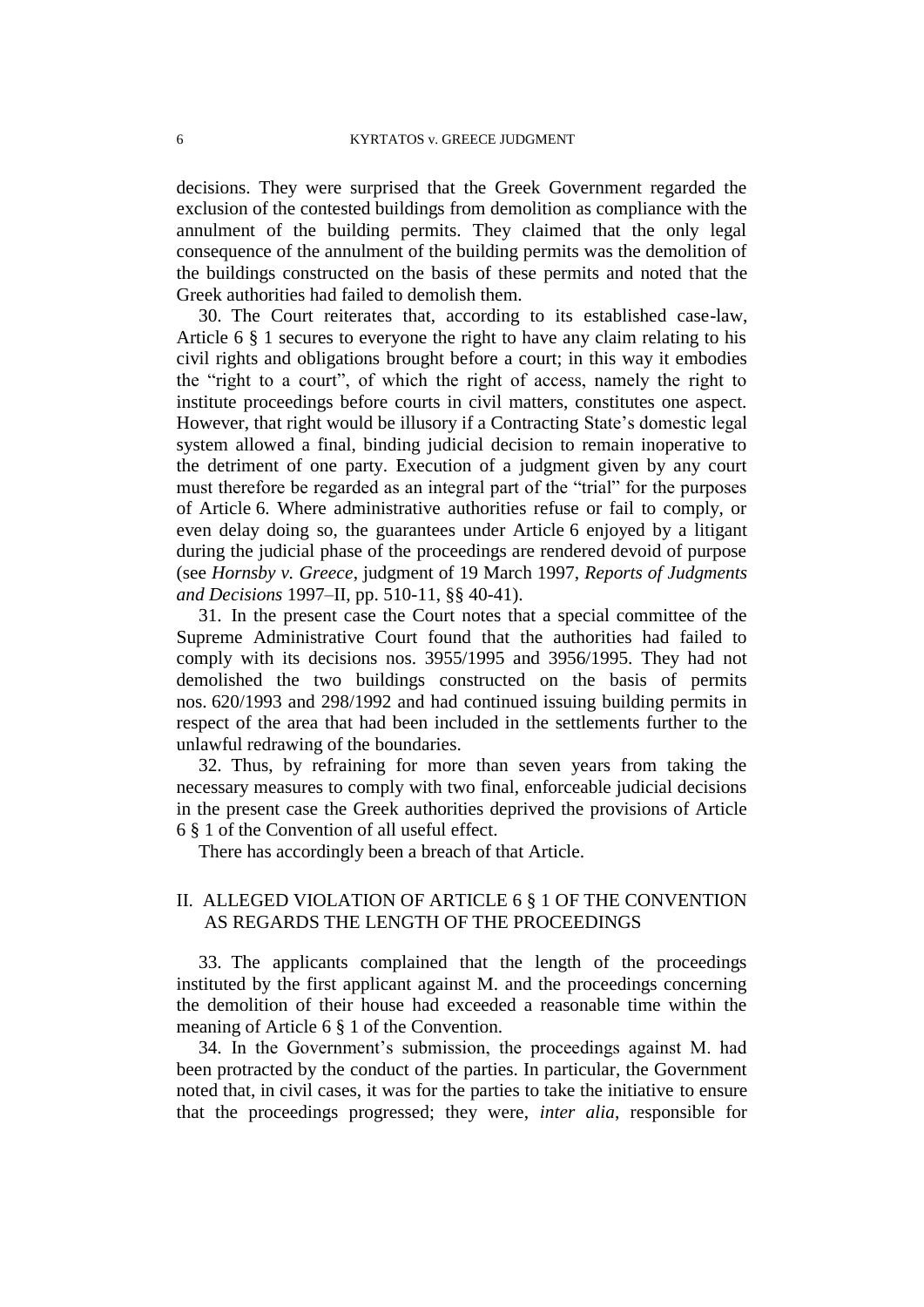obtaining hearing dates. The Government claimed that the first applicant had not pursued her suit diligently.

35. The Government further argued that the applicants had failed to speed up the proceedings in connection with the threatened demolition of their house and had not asked for an expeditious hearing. In any event, they pointed out that the Supreme Administrative Court had decided to suspend the demolition of their house. Therefore, even if the proceedings were still pending, the applicants had rapidly enjoyed judicial protection of their rights.

36. The first applicant submitted in reply that, even if the parties were partly responsible for the delays, as the Government suggested, her case against M. was a routine property dispute concerning a small piece of land on a Greek island. There was no reason why it should have taken more than eight years for the first-instance court to reach a final decision.

37. As regards the proceedings in connection with the threatened demolition of their house, the applicants submitted that the problem did not stem from the scheduling of the hearings but from the successive adjournments, and that the failure to make an extraordinary request for expeditious scheduling could not explain the length of the proceedings. They further asserted that the suspension of the demolition was an interim measure and, as such, was far from constituting a resolution of the dispute. Moreover, it did not remedy the adverse consequences stemming from the threatened demolition.

## **A. Periods to be taken into consideration**

38. The Court notes that the proceedings against M. started on 31 January 1991 and are still pending before the Aegean Court of Appeal. They have therefore lasted more than twelve years to date for two levels of jurisdiction.

39. As regards the proceedings in connection with the threatened demolition of the applicants' house, the Court notes that they started on 6 October 1994 and are still pending before the Piraeus Court of Appeal. They have therefore lasted more than eight years and three months to date for one level of jurisdiction.

## **B. Reasonableness of the length of the proceedings**

40. The Court reiterates that the reasonableness of the length of proceedings must be assessed in the light of the particular circumstances of the case and with the help of the following criteria: the complexity of the case, the conduct of the parties, the conduct of the authorities dealing with the case and what was at stake for the applicant in the dispute (see, among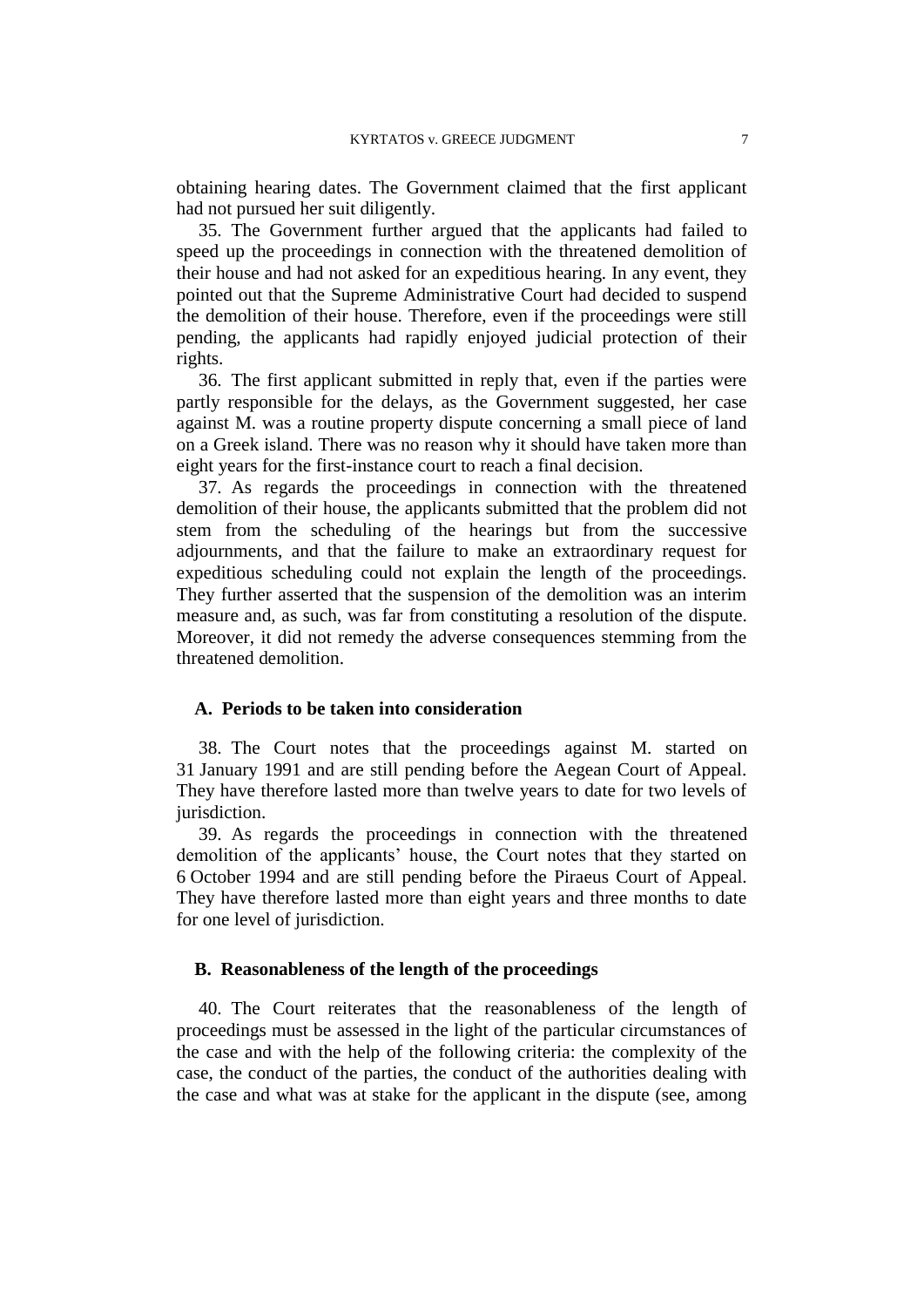many other authorities, *Frydlender v. France* [GC], no. 30979/96, § 43, ECHR 2000-VII).

41. The Court notes that the cases in question were not particularly complex and considers that the applicants could not be deemed responsible for the delays encountered in the handling of their cases. It points out that the Government did not supply any explanation for the overall duration of the proceedings, which seems manifestly excessive. Consequently, it appears to the Court that the length of the proceedings resulted mainly from the conduct of the relevant authorities.

42. The Court reiterates that Article 6 § 1 imposes on the Contracting States the duty to organise their judicial systems in such a way that their courts can meet each of its requirements, including the obligation to hear cases within a reasonable time (*Frydlender v. France*, op. cit., § 45).

43. In the light of the criteria laid down in its case-law and having regard to all the circumstances of the case, the Court concludes that the length of the proceedings complained of was excessive and failed to satisfy the "reasonable time" requirement.

There has accordingly been a violation of Article 6 § 1 of the Convention.

## III. ALLEGED VIOLATION OF ARTICLE 8 OF THE CONVENTION

44. The applicants contended that urban development in the south-eastern part of Tinos had led to the destruction of their physical environment and had affected their life. They relied on Article 8 of the Convention, which provides:

"1. Everyone has the right to respect for his private and family life, his home and his correspondence.

2. There shall be no interference by a public authority with the exercise of this right except such as is in accordance with the law and is necessary in a democratic society in the interests of national security, public safety or the economic well-being of the country, for the prevention of disorder or crime, for the protection of health or morals, or for the protection of the rights and freedoms of others."

#### **A. Arguments of the parties**

## *1. The applicants*

45. The applicants asserted that, regardless of the danger to one's health, the deterioration of the environment fell to be examined under Article 8 of the Convention where it adversely affected one's life. They agreed that Article 8 was not violated every time environmental deterioration occurred. They understood the importance of urban development and the economic interests associated with it. They also understood that States had discretion in making decisions about urban planning. On the other hand, the applicants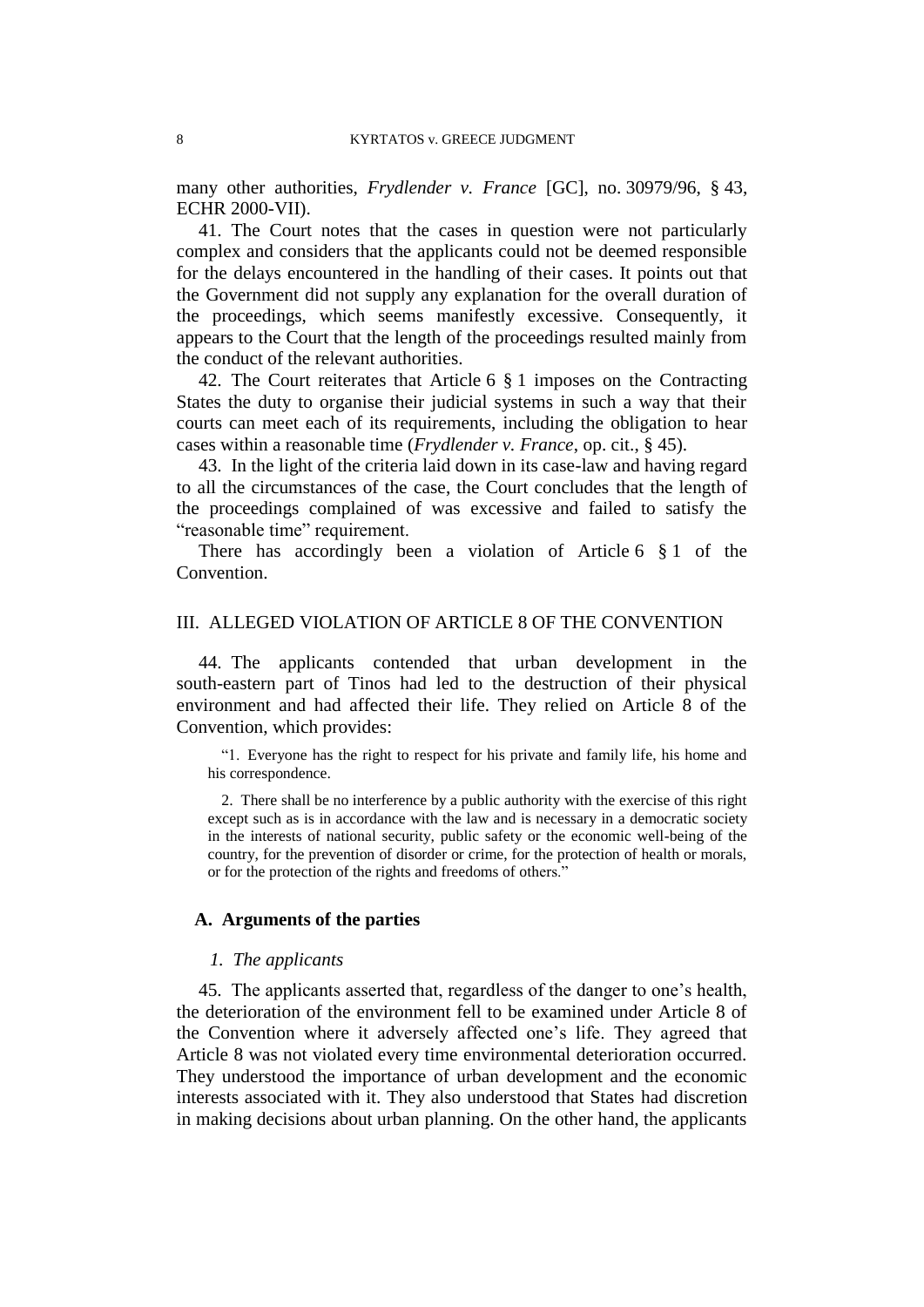had no doubt that any State interference with the environment should strike a fair balance between the competing interests of the individuals and the community as a whole. In the present case the issue of the fair balance was rather simple. In its decisions nos. 3955/1995 and 3956/1995 the Supreme Administrative Court had itself tipped the balance in favour of the swamp and against urban development. Consequently, the Greek authorities were obliged to abide by their own choice. However, in failing to comply with the above-mentioned decisions, they had allowed the destruction of the swamp.

46. In this respect, the applicants pointed out that the area had lost all of its scenic beauty and had changed profoundly in character from a natural habitat for wildlife to a tourist development. Part of the swamp had been reclaimed so as to create, in addition to the buildings, a car park and a road. There were noises and lights on all night and a great deal of environmental pollution from the activities of the firms in the vicinity. The applicants argued that they were under no obligation to tolerate this deterioration since it was the direct result of the State's illegal activity.

47. The applicants concluded that the State authorities had not only failed to fulfil their positive duty to take reasonable and appropriate measures to secure their rights under Article 8, but had also, by their own activity, illegally affected the enjoyment of these rights.

## *2. The Government*

48. The Government submitted that the applicants' complaint mainly concerned the protection of the swamp. That and not the protection of their home or their private life was the reason why they had applied to the Supreme Administrative Court. There could therefore be no issue under Article 8, all the more so as the competent authorities had taken all appropriate measures to protect the environment in the area concerned.

49. Even assuming that Article 8 applied in the present case, the Government stressed that the applicants' house was the only one at the upper end of the peninsula and that the other buildings of the settlement were located a certain distance away from it. Thus, there could not possibly be any serious disturbance from the applicants' neighbours. In this connection, the Government expressed the view that what the applicants were really claiming was the right to be the only ones to possess a house in the area. That was not feasible. In any event, the Government considered that any nuisance that the applicants might have suffered on account of the construction of the new buildings and the general organisation of the social character of the region had to be tolerated as an inevitable and temporary consequence of the urban way of life.

50. The Government concluded that, had there been any interference with the applicants' rights guaranteed by paragraph 1 of Article 8, it was clearly justified under paragraph 2.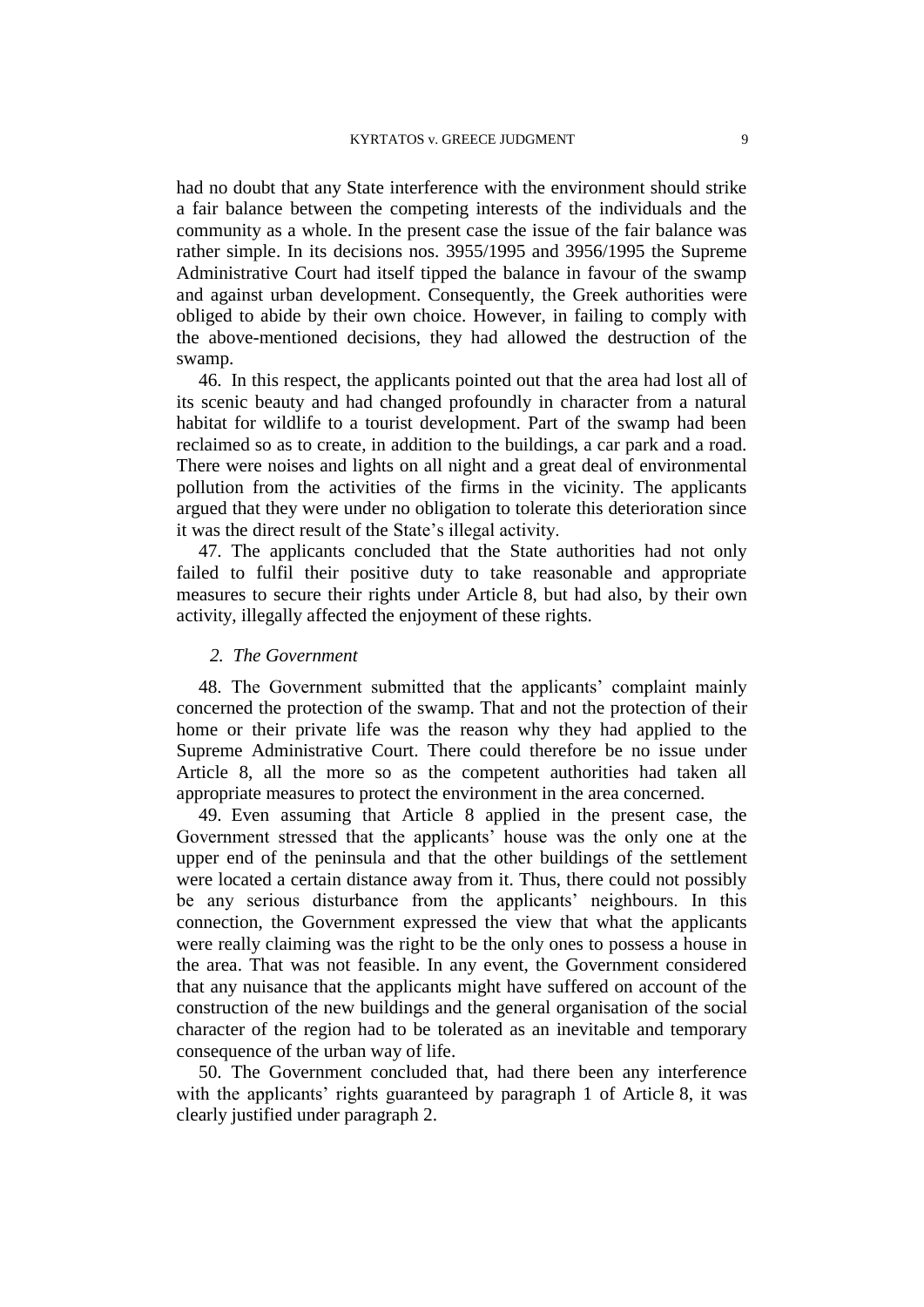### **B. The Court's assessment**

51. The Court notes that the applicants' complaint under Article 8 of the Convention may be regarded as comprising two distinct limbs. First, they complained that urban development had destroyed the swamp which was adjacent to their property and that the area where their home was had lost all of its scenic beauty. Second, they complained about the environmental pollution caused by the noises and night-lights emanating from the activities of the firms operating in the area.

52. With regard to the first limb of the applicants' complaint, the Court notes that according to its established case-law, severe environmental pollution may affect individuals' well-being and prevent them from enjoying their homes in such a way as to affect their private and family life adversely, without, however, seriously endangering their health (see *Lopez Ostra v. Spain*, judgment of 9 December 1994, Series A no. 303-C, p. 54, § 51). Yet the crucial element which must be present in determining whether, in the circumstances of a case, environmental pollution has adversely affected one of the rights safeguarded by paragraph 1 of Article 8 is the existence of a harmful effect on a person's private or family sphere and not simply the general deterioration of the environment. Neither Article 8 nor any of the other Articles of the Convention are specifically designed to provide general protection of the environment as such; to that effect, other international instruments and domestic legislation are more pertinent in dealing with this particular aspect.

53. In the present case, even assuming that the environment has been severely damaged by the urban development of the area, the applicants have not brought forward any convincing arguments showing that the alleged damage to the birds and other protected species living in the swamp was of such a nature as to directly affect their own rights under Article 8 § 1 of the Convention. It might have been otherwise if, for instance, the environmental deterioration complained of had consisted in the destruction of a forest area in the vicinity of the applicants' house, a situation which could have affected more directly the applicants' own well-being. To conclude, the Court cannot accept that the interference with the conditions of animal life in the swamp constitutes an attack on the private or family life of the applicants.

54. As regards the second limb of the complaint, the Court is of the opinion that the disturbances coming from the applicants' neighbourhood as a result of the urban development of the area (noises, night-lights, etc.) have not reached a sufficient degree of seriousness to be taken into account for the purposes of Article 8.

55. Having regard to the foregoing, the Court considers that there is no lack of respect for the applicants' private and family life.

There has accordingly been no violation of Article 8.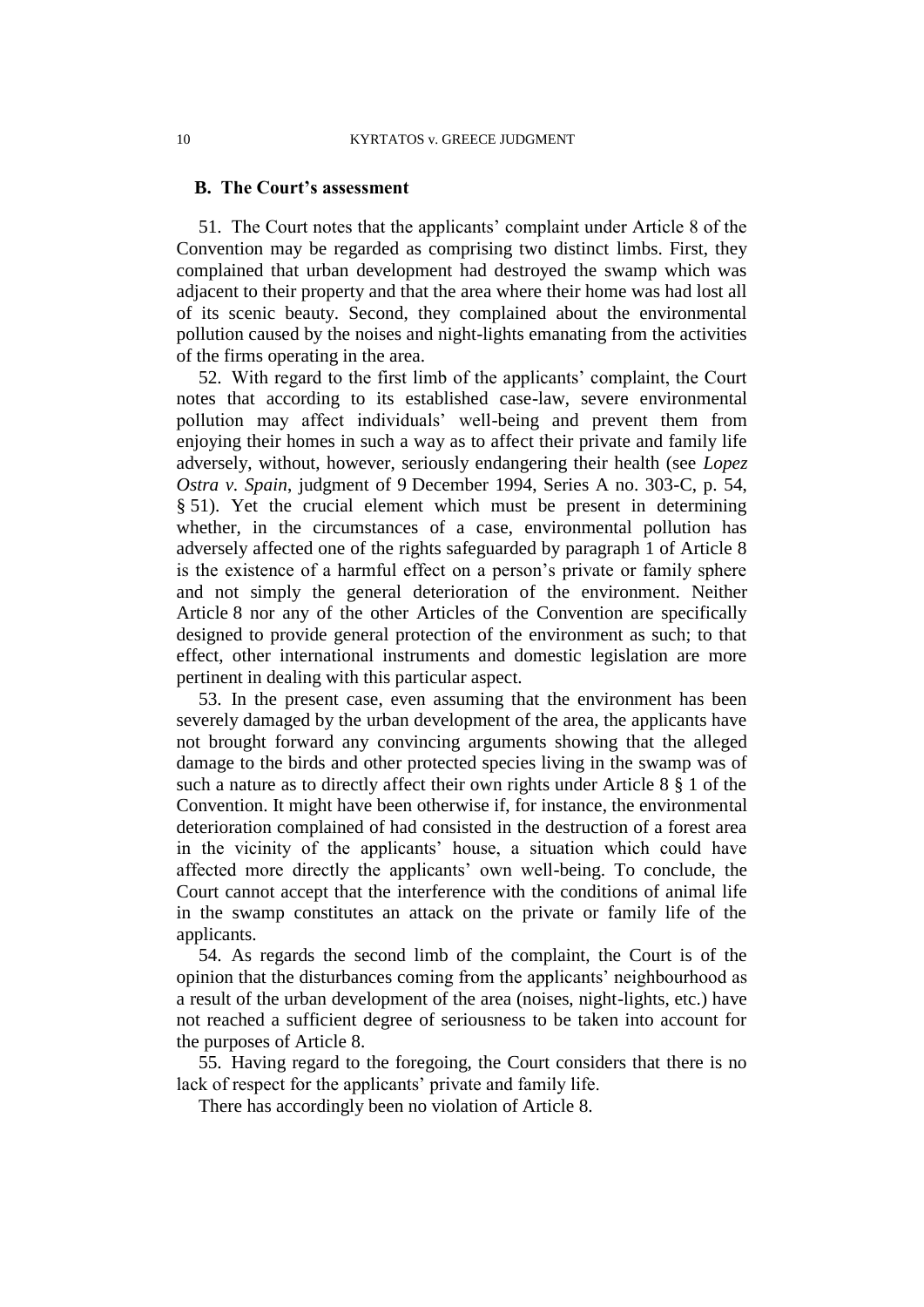## IV. APPLICATION OF ARTICLE 41 OF THE CONVENTION

56. Article 41 of the Convention provides:

"If the Court finds that there has been a violation of the Convention or the Protocols thereto, and if the internal law of the High Contracting Party concerned allows only partial reparation to be made, the Court shall, if necessary, afford just satisfaction to the injured party."

## **A. Damage**

57. The applicants sought compensation for non-pecuniary damage. The first applicant claimed 15,000,000 Greek drachmas (GRD) (44,020.54 euros (EUR)) and the second applicant claimed GRD 10,000,000 (EUR 29,347.03).

58. The Government considered that these claims were exaggerated. They maintained that any just satisfaction that might be awarded to the applicants should not exceed EUR 7,337.

59. The Court considers that the applicants must have suffered feelings of frustration, uncertainty and anxiety as a result of the violations of their rights under the Convention. Making an assessment on an equitable basis, it decides to award the first applicant EUR 20,000 and the second applicant EUR 10,000 for the non-pecuniary damage sustained.

#### **B. Costs and expenses**

60. The applicants claimed GRD 7,514,572 (EUR 22,053.04) for the proceedings before the domestic authorities. They broke that sum down as follows:

(i) GRD 73,080 for the proceedings concerning the redrawing of the boundaries of the swamp;

(ii) GRD 900,000 for the proceedings before the Supreme Administrative Court concerning the annulment of the building permits;

(iii) GRD 1,436,009 for the proceedings concerning the execution of judgments nos. 3955/1995 and 3956/1995;

(iv) GRD 967,700 for the proceedings against M.;

(v) GRD 2,402,491 for the proceedings concerning the threatened demolition of their house;

(vi) GRD 327,980 for expert opinions concerning the size of the swamp, the age of their house and the size of their property;

(vii) GRD 1,407,312 for travel expenses.

61. For the proceedings before the Court, for which they had received legal aid, the applicants sought EUR 21,939.53.

62. The Court, in accordance with its case-law, will consider whether the costs and expenses claimed were actually and necessarily incurred in order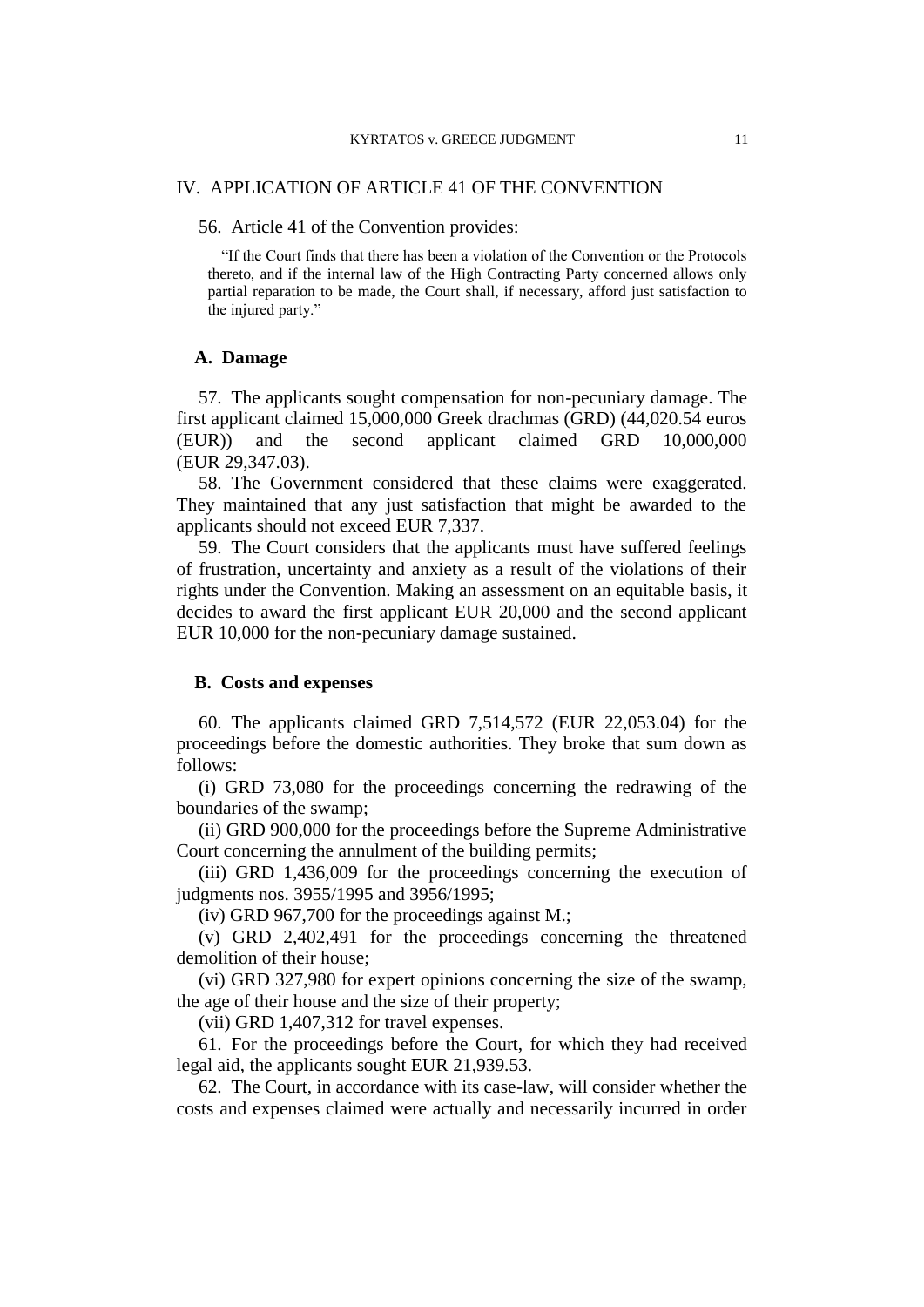to prevent or obtain redress for the matter found to constitute a violation of the Convention and were also reasonable as to quantum (see, among other authorities, *Wettstein v. Switzerland*, no. 33958/96, § 56, ECHR 2000-XII).

63. The Court considers that only part of the costs incurred before the domestic authorities were aimed at remedying the violations of Article 6 § 1 found in the present case. It further notes that the applicants received a total amount of EUR 920 under the Court's legal aid scheme and that they were only partly successful with their application. Making an assessment on an equitable basis, the Court awards the applicants jointly EUR 5,000, including value-added tax.

## **C. Default interest**

64. The Court considers it appropriate that the default interest should be based on the marginal lending rate of the European Central Bank, to which should be added three percentage points.

## FOR THESE REASONS, THE COURT

- 1. *Holds* unanimously that there has been a violation of Article 6 of the Convention due to the non-compliance with the judgments pronounced;
- 2. *Holds* unanimously that there has been a violation of Article 6 of the Convention as regards the length of the two sets of proceedings;
- 3. *Holds* by six votes to one that there has been no violation of Article 8 of the Convention;
- 4. *Holds* unanimously

(a) that the respondent State is to pay the applicants, within three months from the date on which the judgment becomes final according to Article 44 § 2 of the Convention, the following amounts:

(i) EUR 20,000 (twenty thousand euros) to the first applicant in respect of non-pecuniary damage;

(ii) EUR 10,000 (ten thousand euros) to the second applicant in respect of non-pecuniary damage;

(iii) EUR 5,000 (five thousand euros), including value-added tax, to both applicants jointly in respect of costs and expenses;

(b) that from the expiry of the above-mentioned three months until settlement simple interest shall be payable on the above amounts at a rate equal to the marginal lending rate of the European Central Bank during the default period plus three percentage points;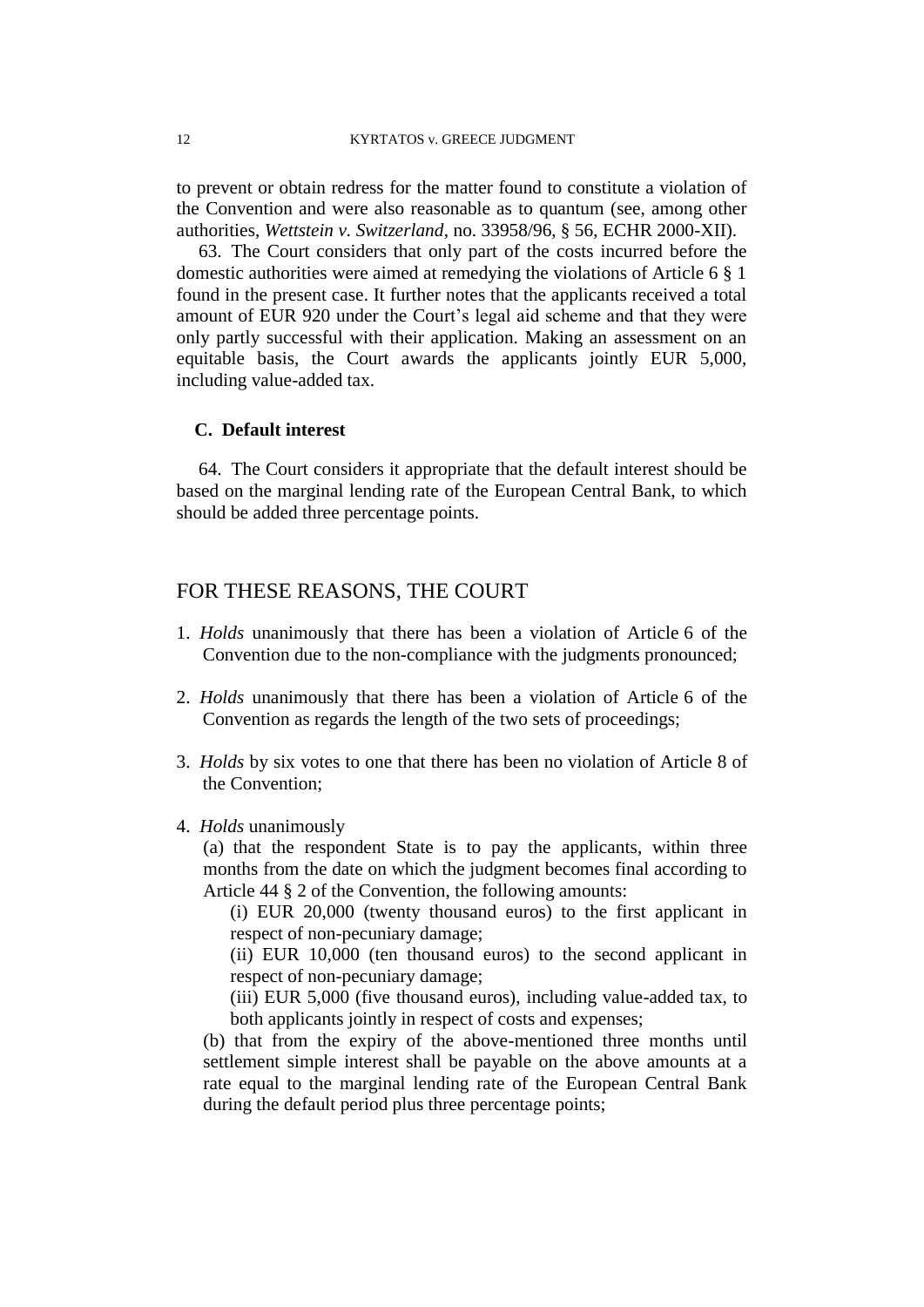4. *Dismisses* unanimously the remainder of the applicants' claim for just satisfaction.

Done in English, and notified in writing on 22 May 2003, pursuant to Rule 77 §§ 2 and 3 of the Rules of Court.

Deputy Registrar President

Søren NIELSEN Françoise TULKENS

In accordance with Article 45 § 2 of the Convention and Rule 74 § 2 of the Rules of Court, the partly dissenting opinion of Mr Zagrebelsky is annexed to this judgment.

> F.T. S.N.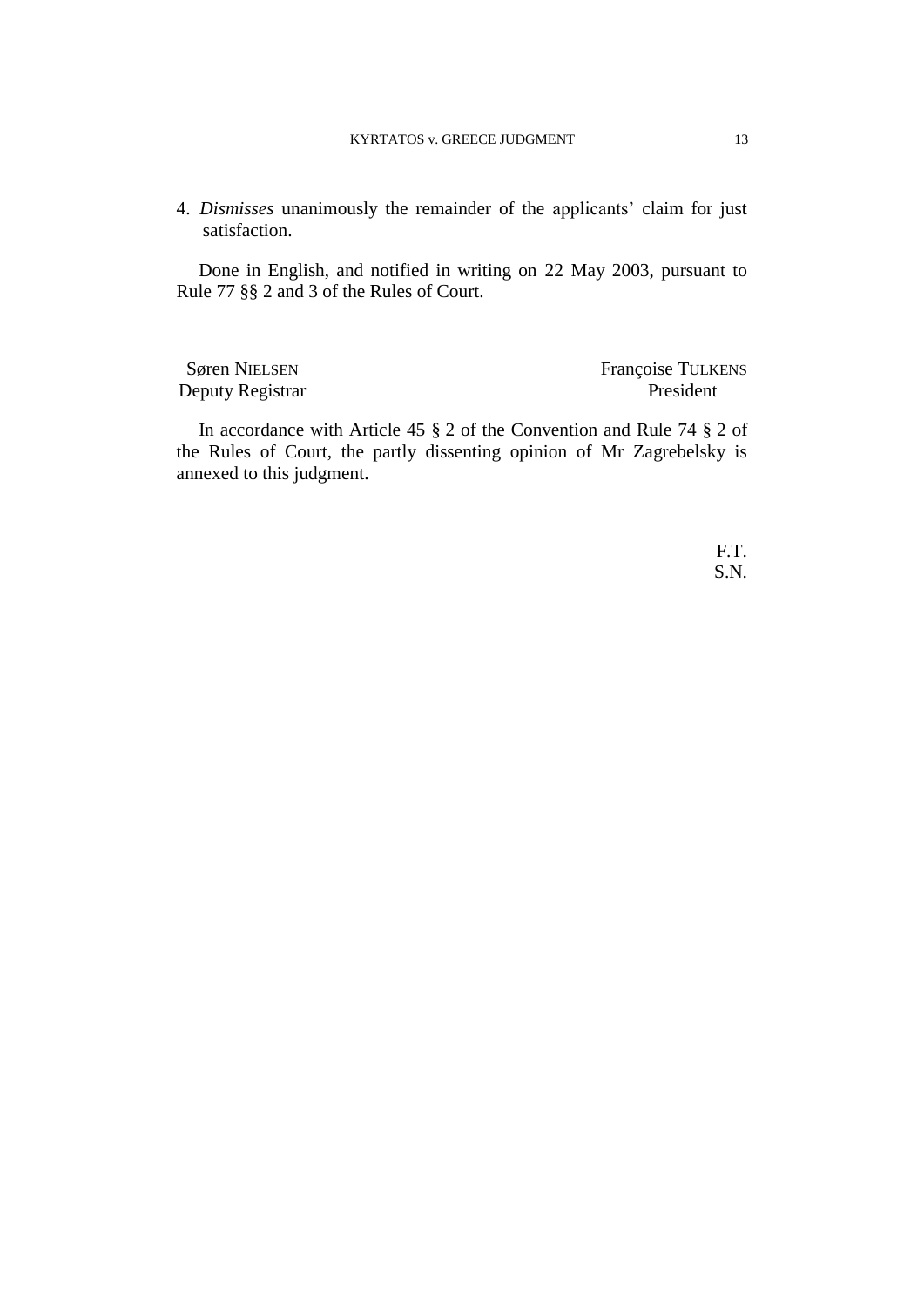## PARTLY DISSENTING OPINION OF JUDGE ZAGREBELSKY

I voted against the majority's conclusion that there has been no violation of Article 8 of the Convention. With regret I could not follow the reasoning that convinced the majority of judges to exclude finding any violation of the applicants' private life.

There is no doubt that the environment is not protected as such by the Convention. But at the same time there is no doubt that a degradation of the environment could amount to a violation of a specific right recognised by the Convention (*Powell and Rayner v. the United Kingdom*, judgment of 21 February 1990, Series A no. 172, § 40; *López Ostra v. Spain* (judgment of 9 December 1994, Series A no. 303-C, § 51; *Guerra v. Italy*, judgment of 19 February 1998, *Reports of Judgments and Decisions* 1998-I, § 57).

In the present case it is clear that there was a deterioration in the quality of the environment in which the applicants' house was situated. In particular, it is indisputable that the new urban development has caused damage to the habitat of the fauna which made the swamp area next to the applicants' property near the coast of Ayios Yiannis, exceptionally interesting and agreeable.

In my view, it could hardly be said that the deterioration of the environment did not lead to a corresponding deterioration in the quality of the applicants' life, even without taking into account their special interest in the study of the swamp fauna.

It is obviously difficult to quantify the damage caused to the quality of the applicants' private and family life. But the issue here is whether or not there has been an interference, not how serious the interference was. Certainly we should exclude finding any interference with the applicants' rights if the deterioration concerned is so negligible as to be virtually non-existent. In my view, however, this was not the case. In paragraph 53 the majority accept by way of example that the destruction of a forest bordering the applicants' house could constitute direct interference with private and family life for the purposes of Article 8 of the Convention. I agree, but I see no major difference between the destruction of a forest and the destruction of the extraordinary swampy environment the applicants were able to enjoy near their house.

I am willing to admit that the interference in question was not major, but in my view it is impossible to say that there has been no interference at all. It is true that the importance of the quality of the environment and the growing awareness of that issue cannot lead the Court to go beyond the scope of the Convention. But these factors should induce it to recognise the growing importance of environmental deterioration on people's lives. Such an approach would be perfectly in line with the dynamic interpretation and